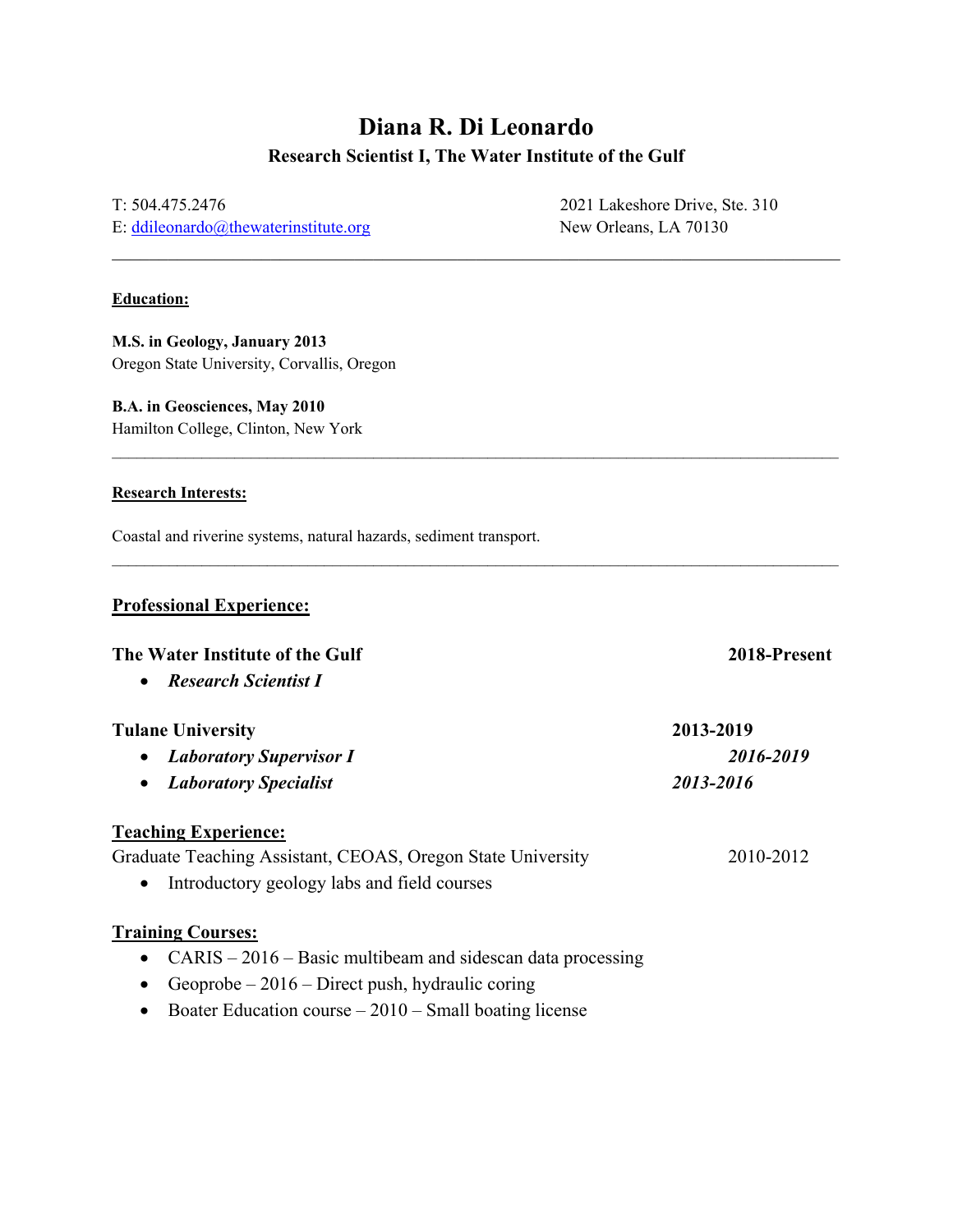## **PEER REVIEWED PUBLICATIONS**

- 1. Di Leonardo, Diana and Ruggiero, Peter, 2015. Regional Scale Sandbar Variability: Observations from the Pacific Northwest. Continental Shelf Research (95), 74-88. http://dx.doi.org/10.1016/j.csr.2014.12.012
- 2. Stephens, J.D., M.A. Allison, D.R. Di Leonardo, H.D. Weathers III, A.S. Ogston, R.L. McLachlan, F. Xing, E.A. Meselhe. 2017. Sand dynamics in the Mekong River channel and export to the coastal ocean. Continental Shelf Research (147), 38-50.
- 3. Esposito, C. R., Di Leonardo, D., Harlan, M., Straub, K. M. 2018. Sediment Storage Partitioning in Alluvial Stratigraphy: The Influence of Discharge Variability. Journal of Sedimentary Research, 88(6), 717–726. doi: 10.2110/jsr.2018.36

# **CONFERENCE PROCEEDINGS AND PRESENTATIONS**

- 1. Di Leonardo, Diana R., Michael D. Miner, Colleen McHugh, Tim Carruthers, Ryan Clark, Zachary Cobell, Soupy Dalyander, Christine DeMyers, Scott Hemmerling, Brendan Yuill. 2019. "The Role of Geosciences in Coastal Community Resilience Strategies: A Case Study at Port Fourchon in the Mississippi River Delta Plain, USA." Geological Society of America Annual Meeting. Conference Presentation.
- 2. Di Leonardo, Diana R., Mead Allison, Robin McLachlan, and Andrea Ogston. 2017. Suspended Sediment Character in the Tidal Mekong River: Observations from LISST Profiling." Geological Society of America Annual Meeting. Conference Presentation.
- 3. Di Leonardo, Diana R. and Mead Allison 2016. **"**Suspended Sediment Character in the Tidal Mekong River: Observations from LISST Profiling." Ocean Sciences Meeting. Conference Poster.
- 4. Stephens, John Drew, Diana R. Di Leonardo, Harry D. Weathers, and Mead Allison. "Suspended and Bedload Sand dynamics in the Mekong River Channel and Export to the Coastal Ocean." Ocean Sciences Meeting. Conference Poster.

## **TECHNICAL REPORTS**

- 1. Allison, M., Carruthers, T., Clark, R., Di Leonardo, D., Hemmerling, S., Meselhe, E., Moss, L., Weathers, D., White, E., & Yuill, B. (2018). Partnership for Our Working Coast: Port Fourchon Phase 1 Technical Report. *Technical Report*, 215.
- 2. Allison, M.A., Marsh, J.K., Di Leonardo D.R., Eckland, A.C., Ramatchandirane C., Weathers H.D., (2018). Bonnet Carré 2018 Flood Response. The Water Institute of the Gulf. Prepared for and funded by the Coastal Protection and Restoration Authority. Baton Rouge, LA.
- 3. Allison, M.A., Di Leonardo D.R., Eckland, A.C., Ramatchandirane C., Weathers H.D., (2018). Mid-Breton Technical Team Field Data Support. The Water Institute of the Gulf. Prepared for and funded by the Coastal Protection and Restoration Authority. Baton Rouge, LA.
- 4. Allison, M.A., Di Leonardo D.R., Eckland, A.C., Ramatchandirane C., Weathers H.D., (2018). Mid- Barataria Technical Team Field Data Support. The Water Institute of the Gulf. Prepared for and funded by the Coastal Protection and Restoration Authority. Baton Rouge, LA.
- 5. Allison, M.A., Ramatchandirane C., Di Leonardo D.R., Esposito, C.R., Meselhe, E.A., and Weathers H.D. (2018). Calcasieu Salinity Control Project: Data Collection Phase II.